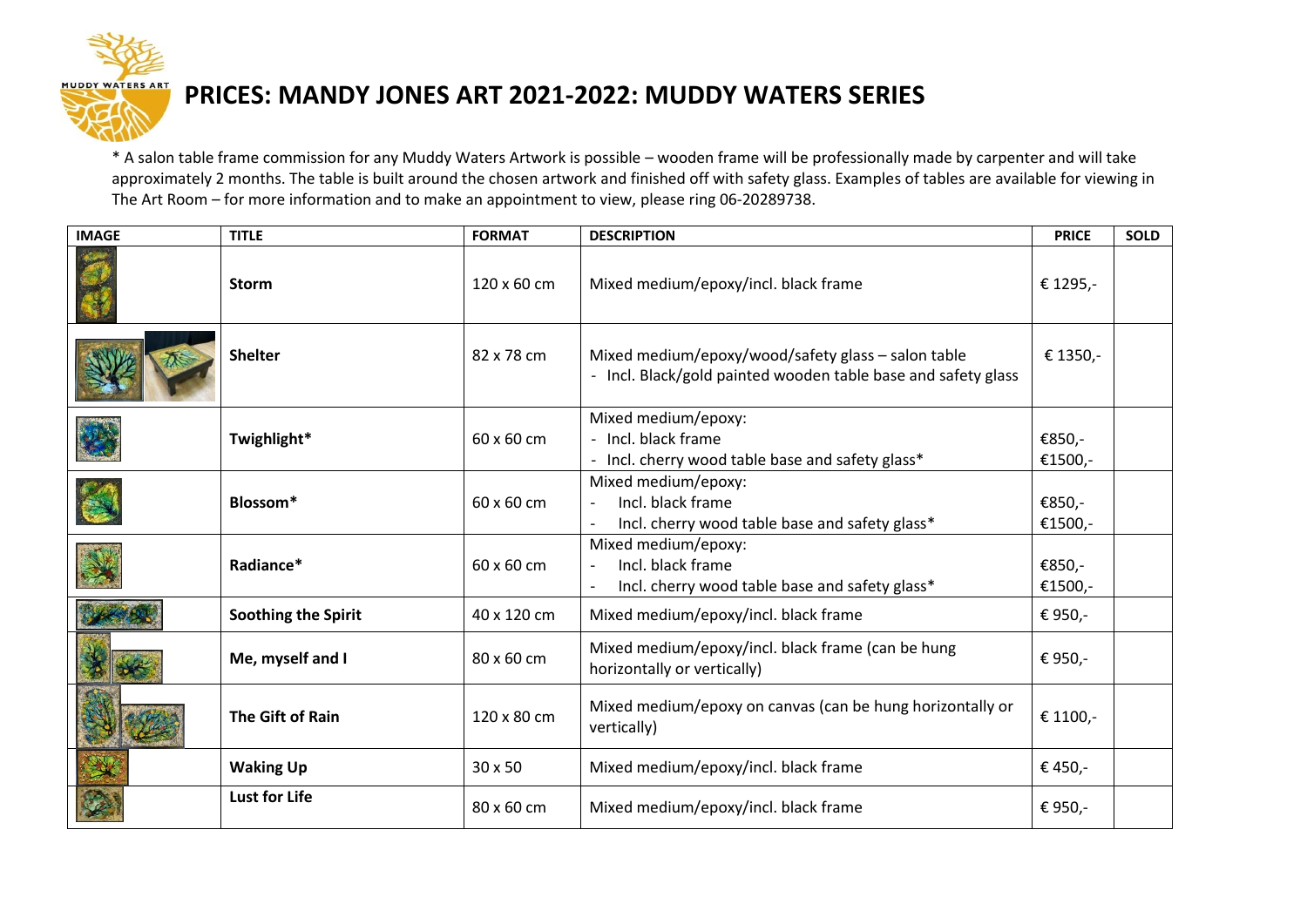| Jesse                          | 42 x 61 cm  | Mixed medium/epoxy/incl. black frame N.T.K.                  | €,-      | X |
|--------------------------------|-------------|--------------------------------------------------------------|----------|---|
| <b>New Day</b>                 | 122 x 61 cm | Mixed medium/epoxy/incl. black frame                         | €,-      | X |
| Leap of Faith                  | 60 x 80 cm  | Mixed medium/epoxy/incl. black frame                         | € 950,-  |   |
| <b>Right of Existence</b>      | 60 x 60 cm  | Mixed medium/epoxy/gold leaf/incl. gold frame                | € 950,-  |   |
| Solidarity                     | 41 x 122 cm | Mixed medium/epoxy/incl. black frame                         | €,-      | X |
| Awakening                      | 122 x 61 cm | Mixed medium/epoxy/2 x layers/incl. gold or black frame      | € 1295,- |   |
| <b>Glimmer of Hope</b>         | 120 x 60 cm | Mixed medium/epoxy/incl. gold or black frame                 | €,-      | X |
| <b>Blue Depth</b>              | 120 x 60 cm | Mixed medium/epoxy/incl. gold or black frame                 | € 1295,- |   |
| <b>Golden Heart</b>            | 120 x 60 cm | Mixed medium/epoxy/incl. gold or black frame                 | € 1295,- |   |
| <b>Transition</b>              | 122 x 61 cm | Mixed medium/epoxy/incl. black frame                         | € 1295,- |   |
| <b>Torn Asunder (bladeren)</b> | 41 x 122 cm | Mixed medium/epoxy/incl. black frame, horizontal or vertical | € 950,-  |   |
| Pieces (tegels)                | 45 x 65 cm  | Mixed medium/epoxy/tiles                                     | € 750,-  |   |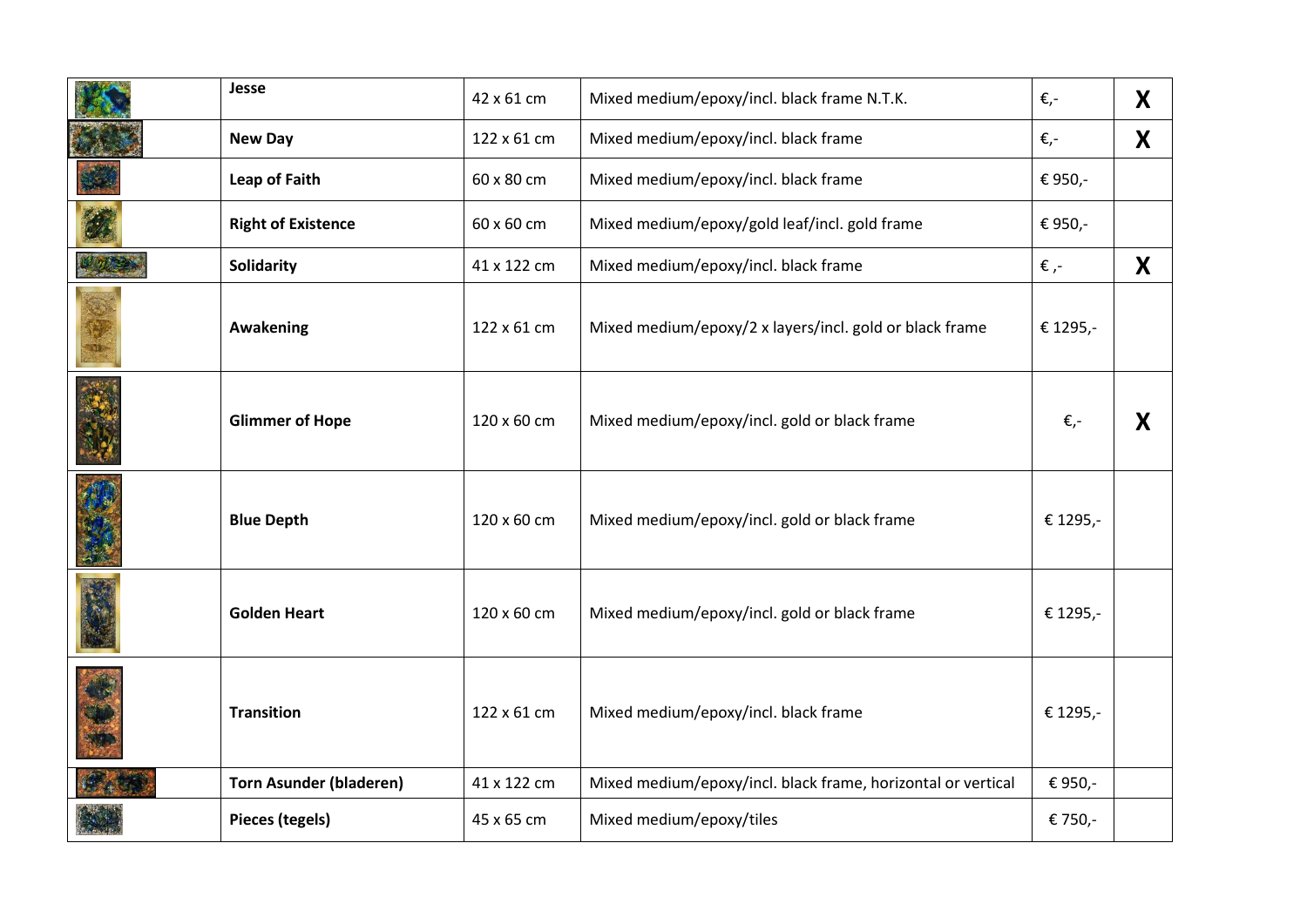| <b>Annihilation</b>            | 61 x 122 cm                | Mixed medium/epoxy/incl. black frame                     | €,-      | X |
|--------------------------------|----------------------------|----------------------------------------------------------|----------|---|
| After the Storm #1 & #2        | 120 x 80 cm<br>120x 120 cm | Mixed medium/epoxy/incl. black frame (set of 2 artworks) | € 3500,- |   |
| <b>Connection</b>              | 45 x 65 cm                 | Mixed medium/epoxy/incl. black frame                     | €,-      | X |
| Intuition                      | 85 x 65 cm                 | Mixed medium/epoxy/incl. black frame                     | € 950,-  |   |
| <b>Glimpse of the Soul</b>     | 125 x 65 cm                | Mixed medium/epoxy/incl. black frame                     | €,-      | X |
| Eye of the Beholder (bladeren) | 65 x 95 cm                 | Mixed medium/epoxy/incl. black frame                     | €,-      | X |
| Eye to Eye                     | 45 x 65 cm                 | Mixed medium/epoxy/incl. black frame                     | € 750,-  |   |
| Motherhood                     | 35 x 64 cm                 | Mixed medium/epoxy/incl. black frame                     | € 450,-  |   |
| <b>Secret</b>                  | 20 x 30 cm                 | Mixed medium/epoxy/incl. black frame                     | € 250,-  |   |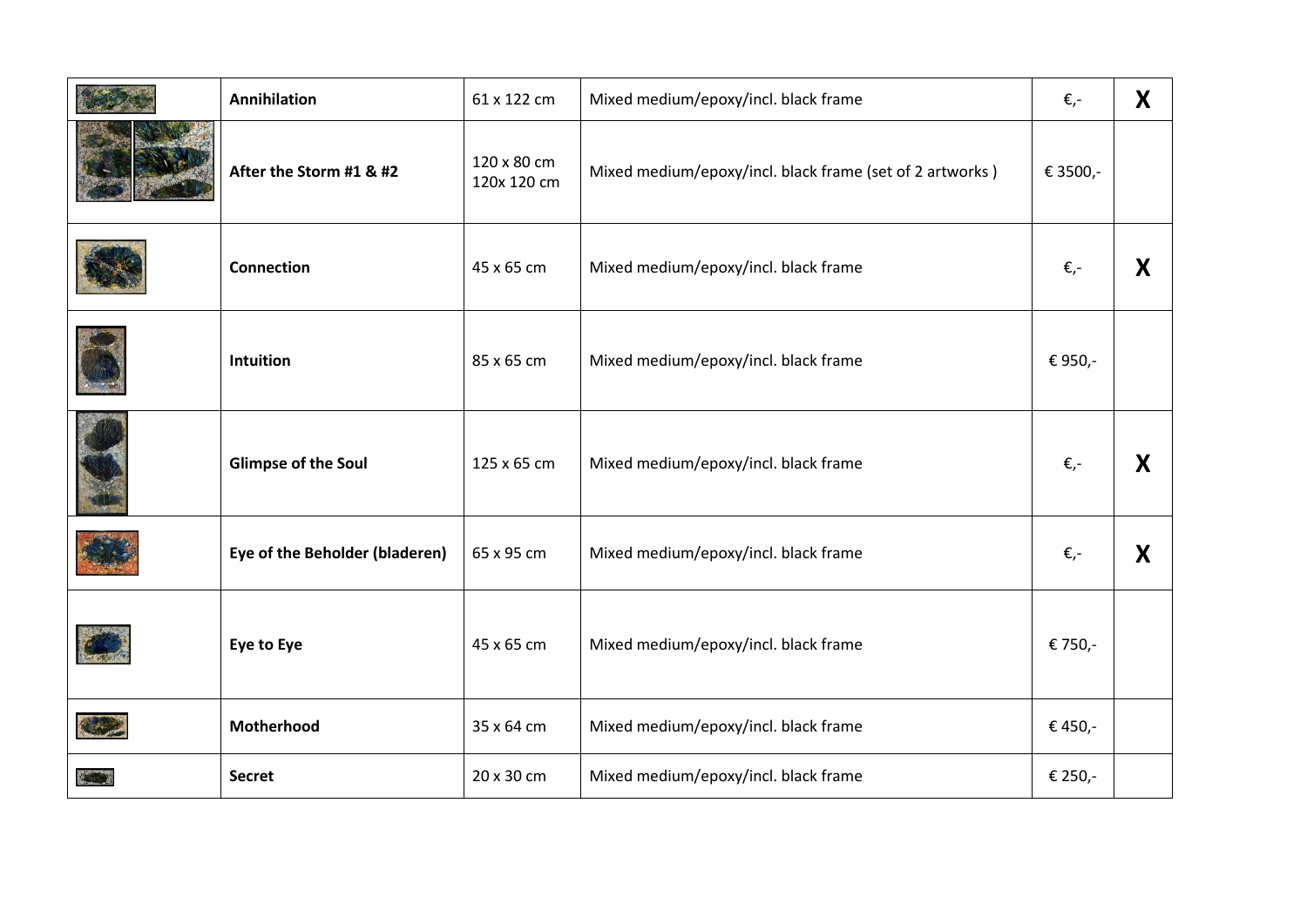| _<br>X BA | <b>Together Alone</b> | 65 x 45 cm | Mixed medium/epoxy/incl. black frame | <u>≎ 7⊑∩</u><br>, JU |  |
|-----------|-----------------------|------------|--------------------------------------|----------------------|--|
|-----------|-----------------------|------------|--------------------------------------|----------------------|--|